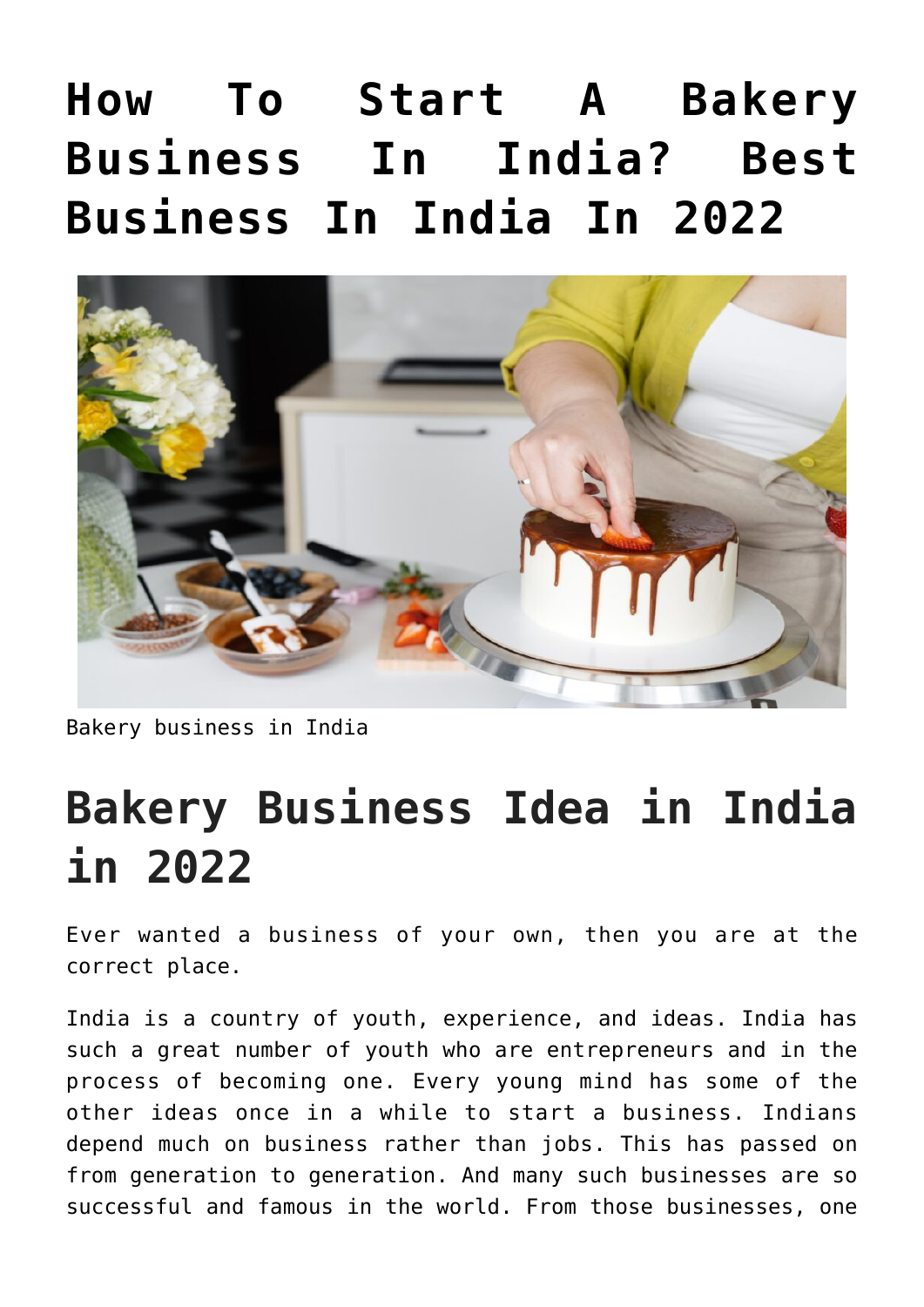such business is Bakery Business in India!

Bakery business is one of the most popular businesses in India. Along with being popular, it's a profitable business in India in 2022. Every street in a crowded colony or at every intersection there is a small bakery shop. Every foodie has a special corner left for cakes, cupcakes, biscuits, cookies, pastries, patties, and many things, the list will never end. There are many bakery business ideas in India, and it has been seen that it has a great demand in the market, and is very profitable also because people are always crazy about bakery products.

Come on pal, Let's read about how you can start with this business idea in India in detail.

### **Scale on which you can start a bakery business in India**

Bakeries in India are very popular but there are different levels on which you can start with this business according to the budget, location, accessibility, and convenience. Let's understand them one by one.

### **Wholesale or Bakery Factory**

A wholesale or a factory for bakery business provides items, such as bread, biscuits, chocolates, anything required to other retailers and bakery stores, it is not necessary to produce all the things at once, you can start with one item only, like bread only by this it would be budget-friendly also initially and then if you get profit on a large scale you can start producing all. It has the machinery to produce, the raw material to process, and sells it to a particular bakery or to different stores at the wholesale price.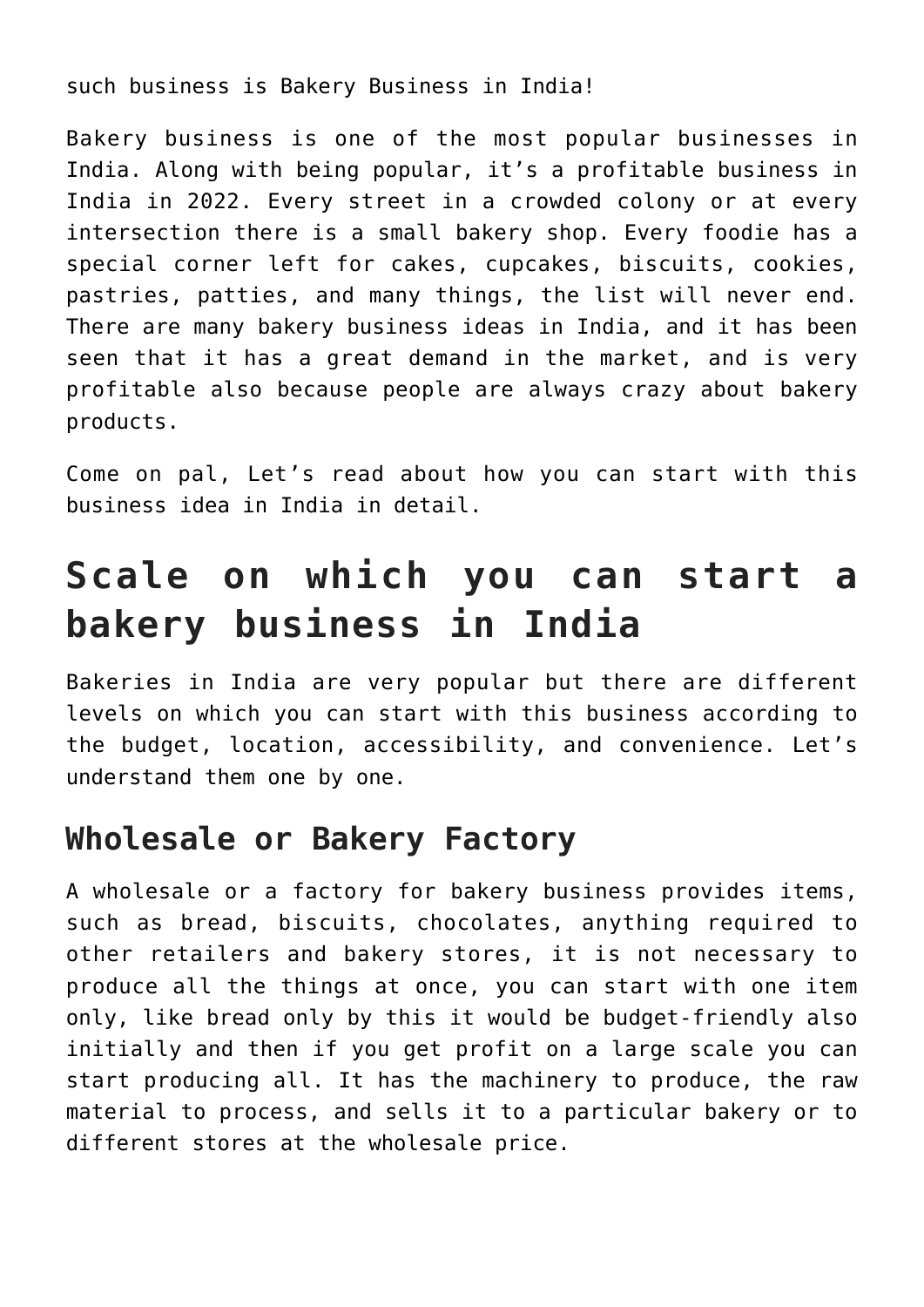### **Bakery Stores**

These are the stores which you will find in every locality. These are the shops from where you usually purchase your daily bakery products. No matter how old or new the store is, people will always come. Now, these stores either have their own small factory for producing the items or they give orders to other factories for their products and items.

#### **Bakery from Home**

Home is the first place where everything starts from. A woman with responsibilities, and a man with limited capital, starts business from their home and with hard work and sales, shifts on the store. One can start a bakery business in 2022 from home, and check whether it's the right business for you or not, if you find it suitable to you and it's successful then with time and sales shift it on a large scale, say open a store. Successfully, you can start a baking business from home.

#### **How to start a cafe.**

Cafe culture in India is very promisingly booming. Youth is the customer and they are only the business owners of cafes. A cafe is a place where bakery products are the most popular. Whether for a cup of coffee or after a movie, people usually go to cafes. And from a business point of view, In this field, business grows and sales are good accordingly with right strategies and marketing.

# **Online Bakery Business in India**

The world is evolving with its speed, so is the internet. Online business is the trend that takes a business to its height by advertisements, strategies, and results in increased sales. One can start an online business of bakery products and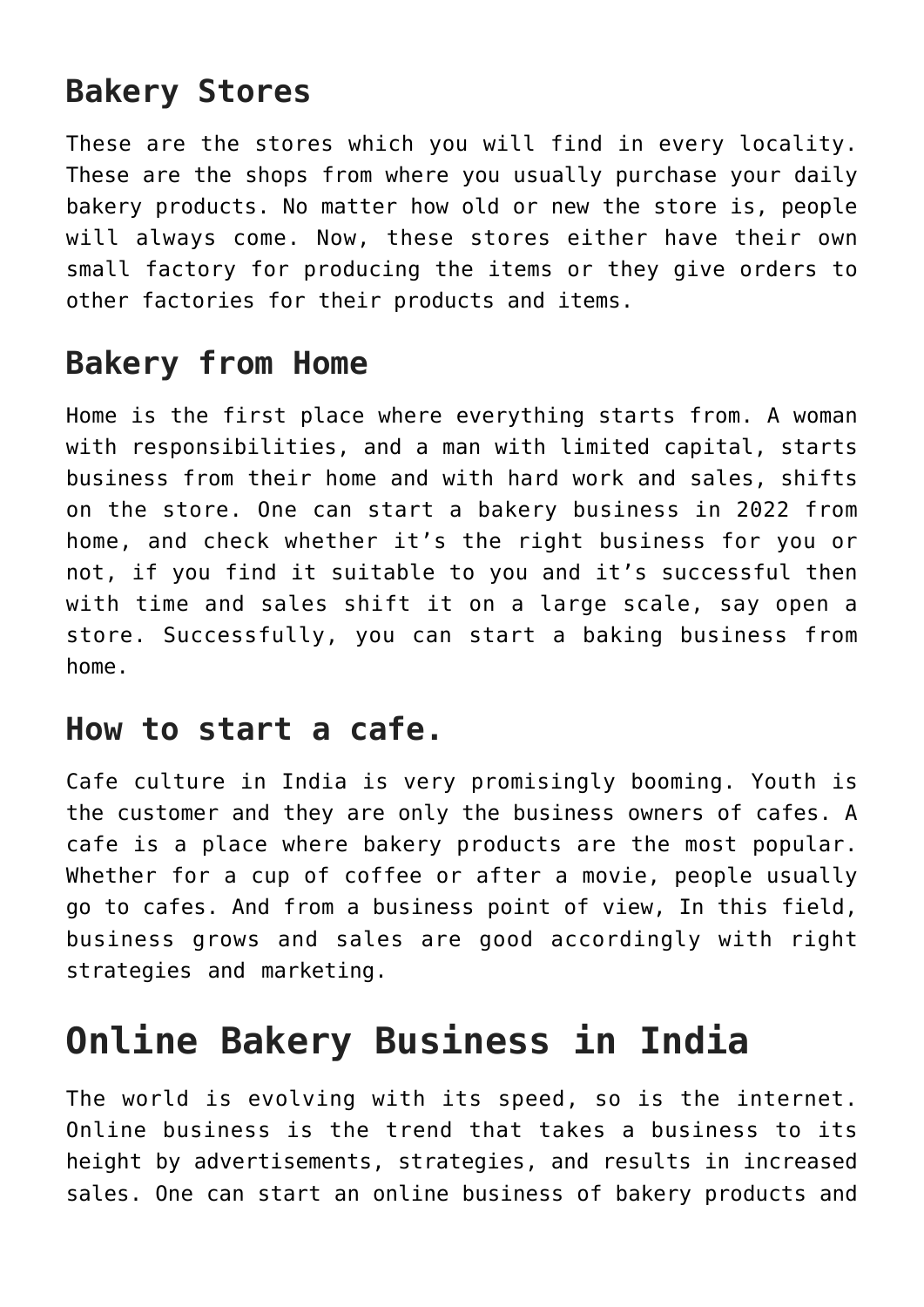sell them online. They can start their business from an Instagram page and slowly with time can move to different platforms. Online reaches people and increases sales.

### **Popular Products To Start A Bakery Business In India in 2022**



Bakery products

Some of the popular items which are ever demanding and Indian people can never say no to them are;

- Baked Samosa/ Puffs
- Cakes and Pastries
- Bread and Buns
- Baked Cookies and Biscuits
- Baked Chocolates
- Ice Cream Raw Material
- Fruit Cakes
- Snakes
- Muffins and Cupcakes
- Rusk Toasts
- Candies and Toffees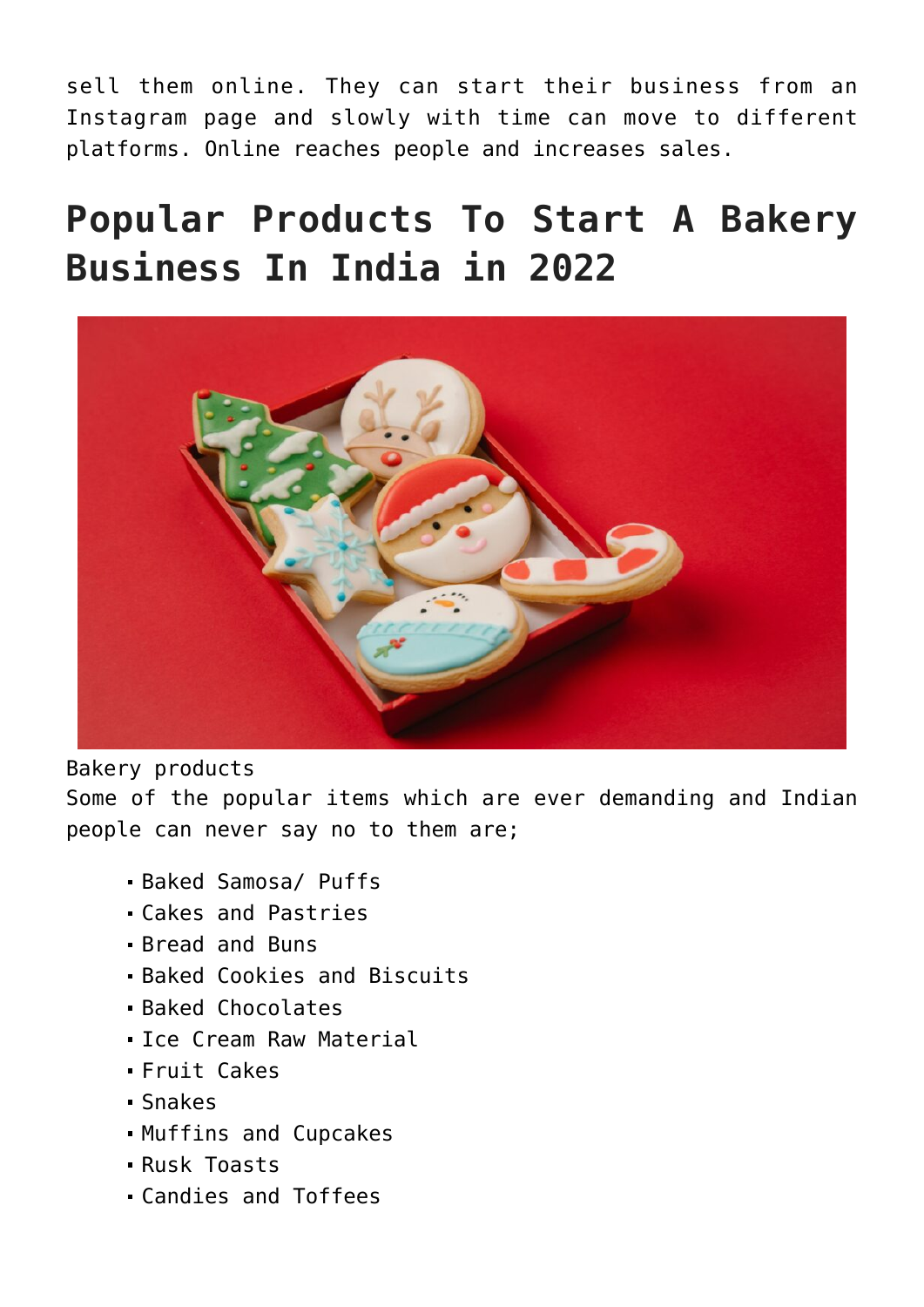There can be many items you can sell, you can always try and make new recipes for your store, which can become your unique selling product on which you can promote your store also.

### **The Demand of Starting A Bakery Business In India in 2022**

Demand sets the business flag up in the air by the wind of supply. Demand is made by consumers who are willing to pay the price of items that they want to consume.

As the lockdown came without an invitation, people grounded their taste for homemade food. And YouTube was the new best friend of people. People were Cooks, Chefs, and Master of baked items. But who can't cook and make such delicious items, craved it? That's where the demand arises. Many small bakery businesses from home were started. With time demand increased because of quality products and love for the food.

To date, those businesses are in demand and more new bakeries are set up because of demand. A bakery produces items to the preference of customers. Whether it's about cakes or other items, everything is customized which gives another reason for increased demand.

### **Benefits Of Starting A Bakery Business In India**

The benefits of opening a bakery business in India are very practical. The cost requires to open a Bakery Store is nearly 10-15 Lakhs(excluding the land cost), and if one starts at home the cost will be 10000- 100000 Rs. The first is its demand. Bakery products such as bread, buns, toasts are comfort food and are required every other day to consume. One of the most famous bakery products is Cake. Every happy occasion requires cakes and pastries. Whether it's birthdays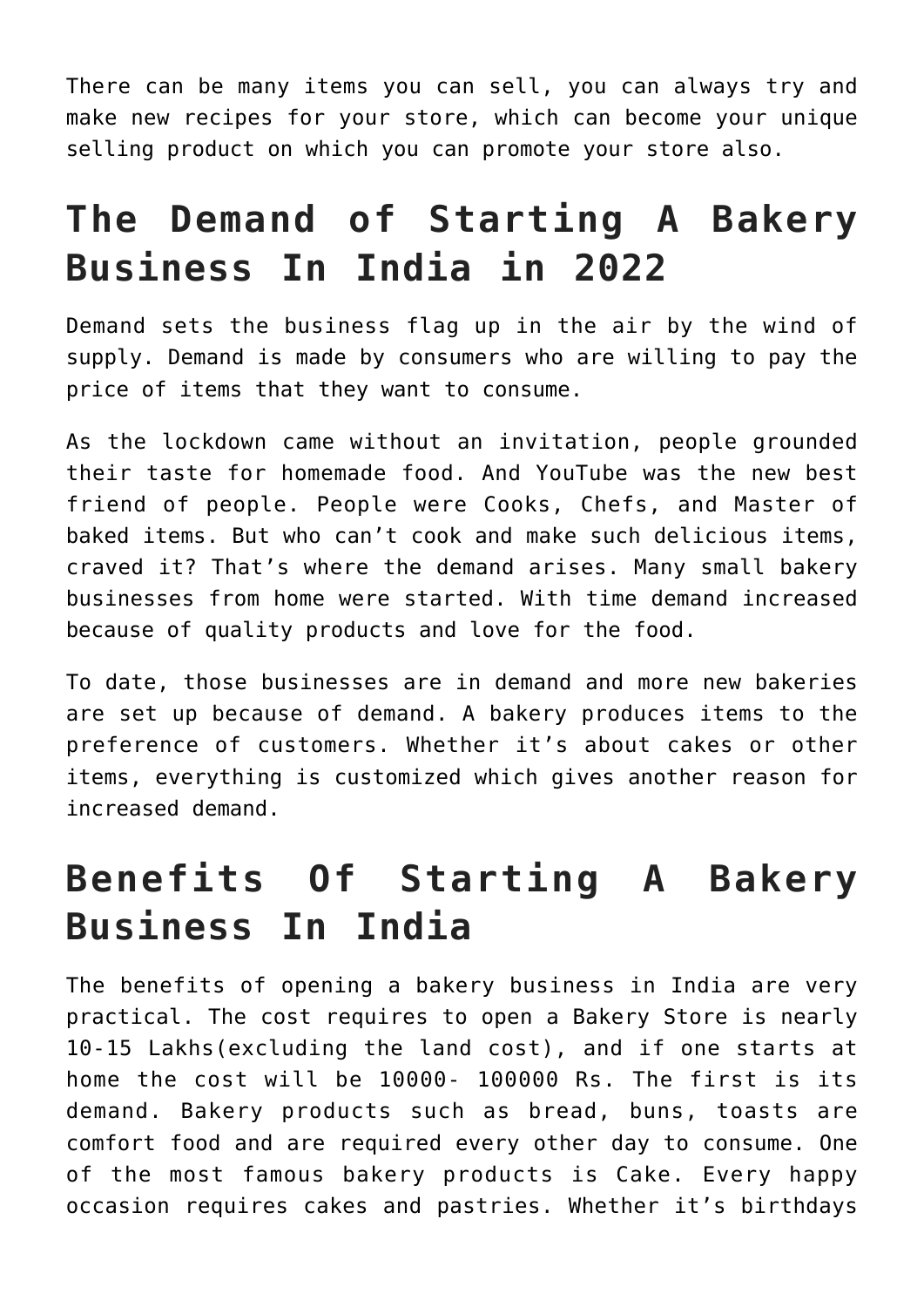or anniversaries, the cake business is never going out of style.

Other than demand, one of the amazing benefits of the bakery business is that you can start it from home on a very small scale. Some people have limited capital to invest and some want to try whether this business is right for them or not. So it requires less for starting this business from home.

This industry has many more things to offer as it's one of the biggest industries in India. The Indian market stood at a value of nearly USD 7.60 billion in 2020. And the market is estimated to grow at a CAGR of 8.5% between 2021 to 2026. This is going to evolve much more with time.

# **Competition In Starting A Bakery Business In India**

As the demand for bakery products increases, the businessmen are trying to meet the demand to its supply with expectations of their profit. Because of this, many businesses have taken place in the following sectors. So the competitors are many with different strategies. Let's find out the various reason for competition;

#### **Local business brands**

In every locality in cities and colonies, there are a number of bakery shops situated. Someone provides items at less price, whereas someone's quality is good with high prices. But with an increase in demand, there is going to be an increase in supply too.

### **An increasing number of homemade businesses**

With an increased number of bakeries in the locality, there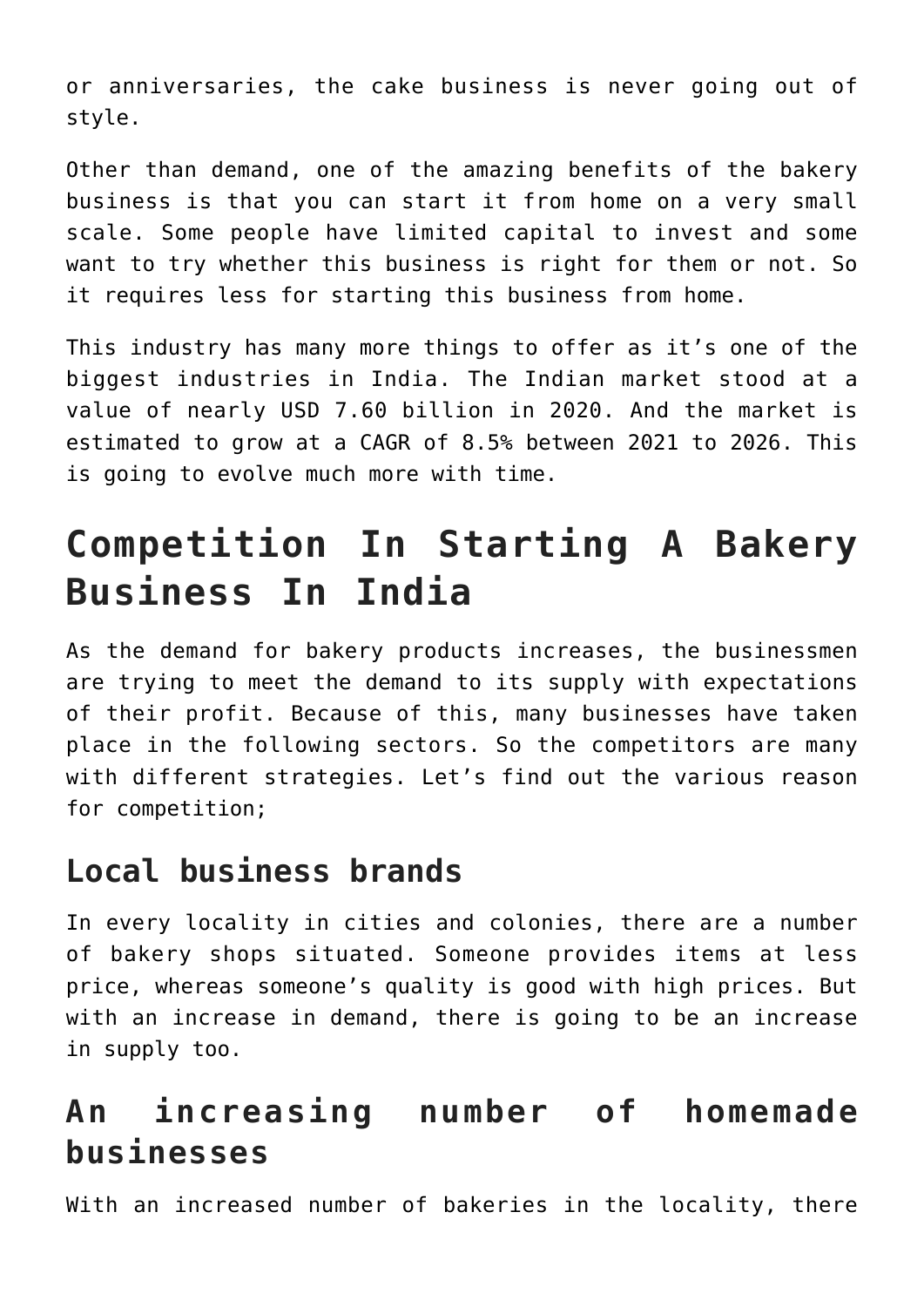are people who are commencing businesses from home and providing different items to the customers.

### **Advertisement and Strategies**

Competition's main weapon is advertisement and strategies. For example, Giving a muffin free with a purchase of a cake. It's a strategy to attract customers and people who will purchase the same will to mouth publicity of business which is a part of the advertisement.

### **Quality and Variety**

With high prices, businesses are able to attract customers through their quality and variety. No one wants to eat the same items for weeks and months. Businesses provide variety with quality which increases sales.

# **Raw Material Required To Start A Bakery Business In India**

Raw materials are a very important requirement for starting a bakery business in India. There are many things that differ in the raw material of this business because of their scale. One can calculate the requirement accordingly. The raw material is;

- 1. Wheat
- 2. Flour
- 3. Sugar
- 4. Eggs
- 5. Ghee
- 6. Milk powder
- 7. Yeast
- 8. Salt
- 9. Assorted fruits
- 10. Baking powder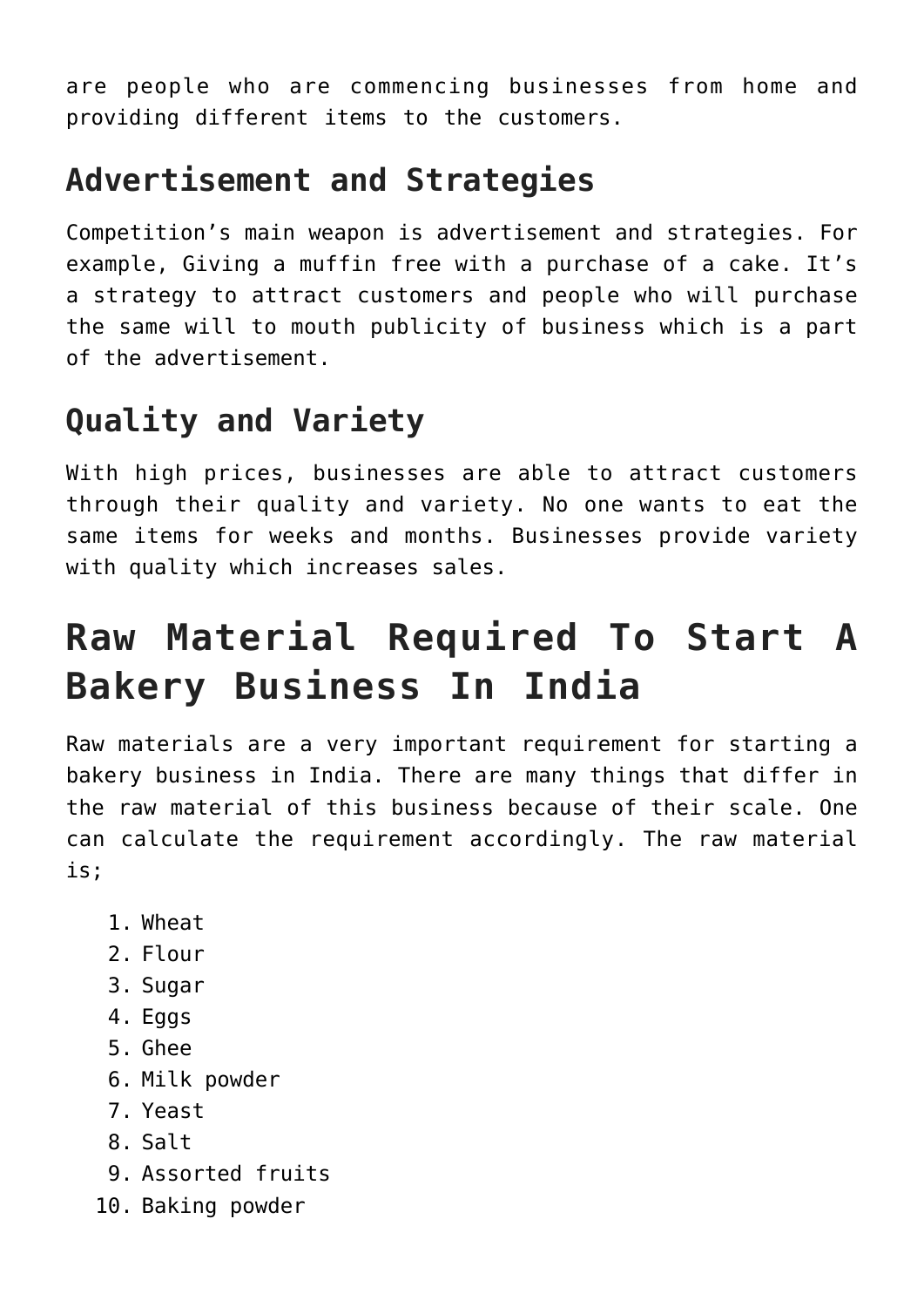- 11. Caramel color
- 12. Vanilla powder
- 13. Butter
- 14. Cream
- 15. Water
- 16. Calcium propionate
- 17. Coconut powder
- 18. Custard powder
- 19. Pepper powder
- 20. Icing sugar

These are the raw materials required for making bakery products. There can be many more according to different items but these are the basics one should have for starting a bakery business in India.

# **Equipment And Machinery Required For Starting A Bakery Business In India**

Equipment and machinery in starting a bakery business can be a little costly. Because of some specific machine requirements, it can be a little high on the business. Equipment and machines required are;

- 1. Planetary mixers
- 2. Oven
- 3. Deep fridge
- 4. Cooling fridge
- 5. Working table
- 6. Gas stove
- 7. Cylinders
- 8. Storage utensils
- 9. Cake tins
- 10. Dredger and Shaker
- 11. Cooling racks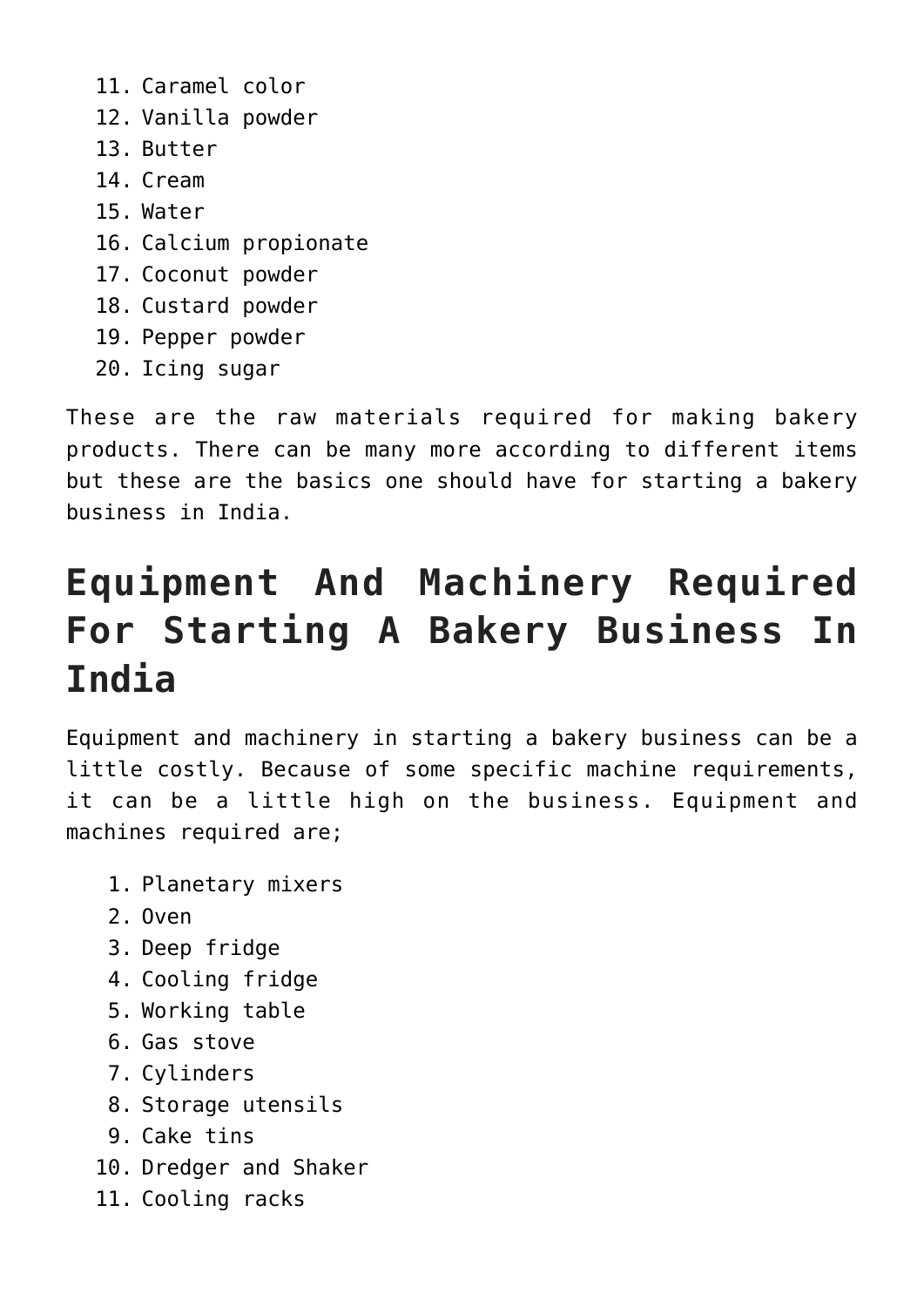```
12. Icing smoother
13. Food mixers
14. Baking parchment
15. Measuring spoons
16. Measuring jugs
17. Mixing bowls
18. Palette knife
19. Scales
```
20. Zester

# **Planning And Initial Cost Required To Start A Bakery Business In India**

The planning will take place in the requirements which are the main factors or say pillars of the business. And those pillars are;

#### **Land (Area)**

The land is the main factor and monetarily high factor of business. First, the expense of land is written in the expense book then other expenses start. If you are going to start a business either you have land or purchase one, or the other thing you can do is rent one. The area should be sufficient according to the scale of your business where your machines and other stuff can perfectly fit.

If you are starting a retail bakery business in your locality, make sure you should have enough space for every activity. Like if you are exporting bakery products from outside then you should have a great interior for customers to sit and eat. Or if you are making items by yourself and selling them from your bakery then you should have separate space for both at one place, bakery and the place where all the baking process will take place.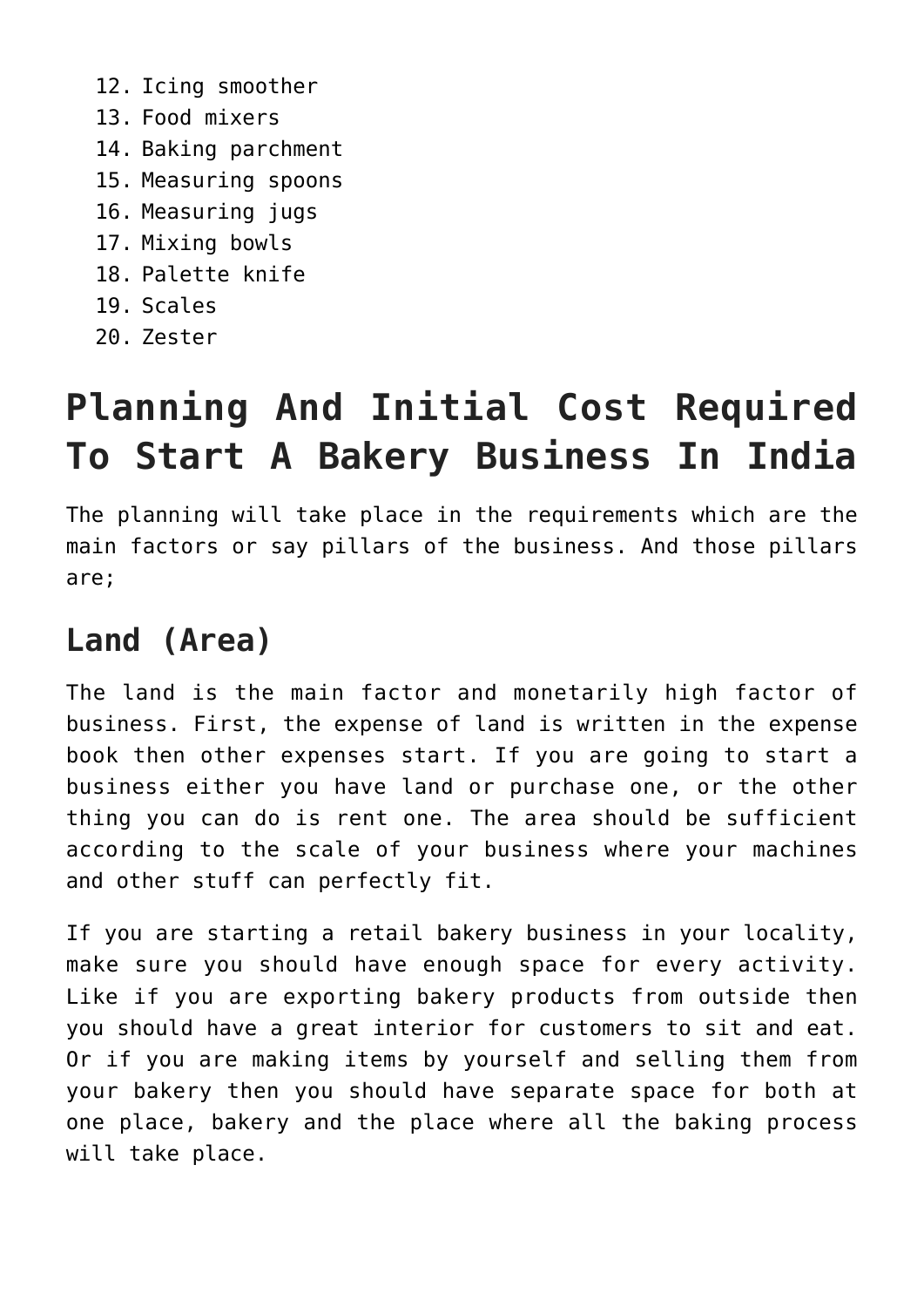### **Electricity**

Electricity is another costlier factor. All the machinery, big refrigerators, mixers will run through high power of electricity. According to the setup and power supply should be there.

#### **Manpower**

Manpower in the bakeries requires 1 head chef, 1 Chef De Partie, 2-3 Helpers, 2 Service boys. These will be your staff. Without them, you can't stand a bakery business.

### **Packaging and Advertising**

Packing is one of the 'P' of marketing out of four. Packaging of the bakery product should have your name label tag on it, it is the best source of advertising the business. And packaging should be in such a creative way that people can remember your place.

### **Final Cost to start a bakery**

If you are starting your business on a small scale the cost will be around 4-5 Lakhs and if you are starting it on a large scale the cost will be around 14-15 lakhs including staff salaries, land rent, electricity, etc.

### **If you are starting a bakery business from home;**

- 1. The area will be your home to commence all the activity.
- 2. Electricity will be a little high and will be added to your monthly electricity bill.
- 3. Manpower is totally dependent on you. If you feel like keeping a helper you can keep that according to your requirement.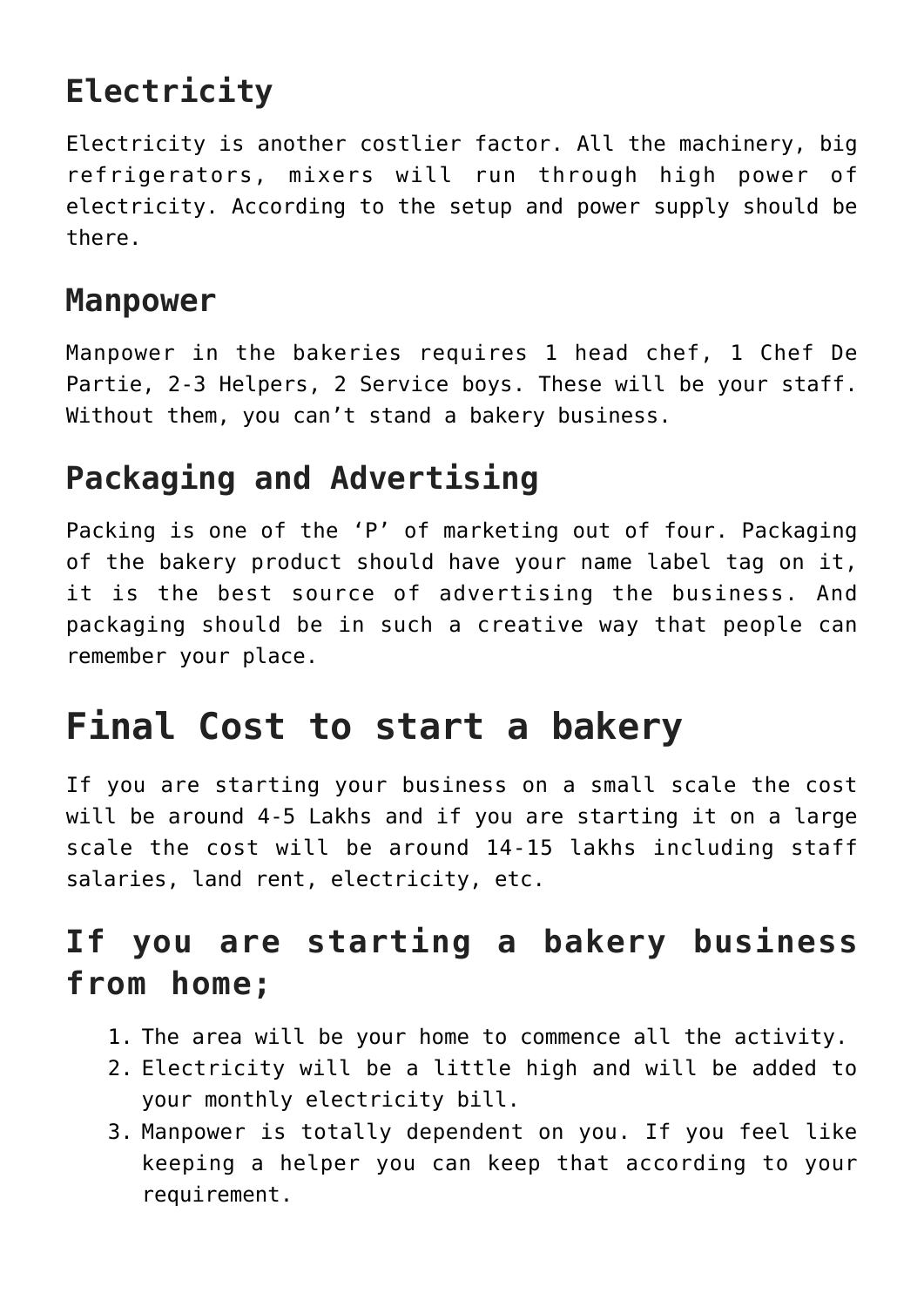- 4. It will be great if you invest a little in packaging and advertising to grow your business fast.
- 5. The final cost of starting a bakery business from home is dependent on the owner.

### **Legal Documents Required For Starting A Bakery Business In India**

The legal document required for starting a bakery business in India are;

- FSSAI license
- GST Registration
- Local municipal corporation health license
- Fire license
- Police eating house license

### **Things To Remember While Starting A Bakery Business In India**

- 1. Land should be in a locality where customers can easily come in their leisure time. The area should be big enough for the crowd to manage on its own.
- 2. Bakery items are expected to be fresh and of good quality. Always check on your products. Do not compromise on quality. And the store should be filled with a variety of products every time.
- 3. One should keep an eye on the market and competitors. What kind of items they are selling, strategies used by them, and service they are providing, etc. This is very important to survive in the market.
- 4. Advertisement and packing are the basis of business like a bakery in India. Spread the word on social media. Make a website. Creative posts and memes are the best methods for engagement on your website.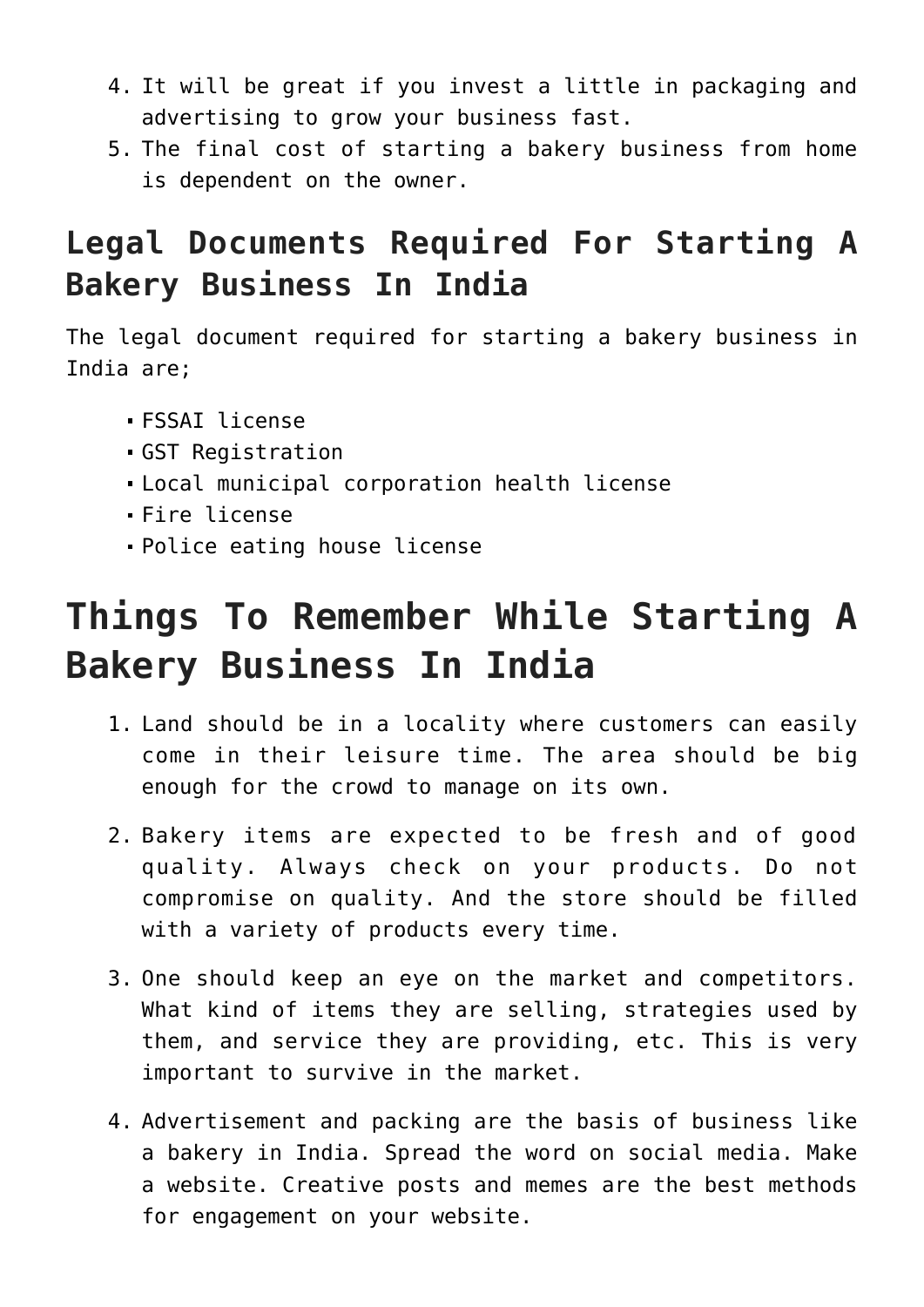5. Before starting, Do a [SWOT analysis](https://www.liveplan.com/blog/what-is-a-swot-analysis-and-how-to-do-it-right-with-examples/), Industry analysis, Financial analysis to understand what kind of business you are getting in. And then make decisions accordingly.

# **Risk In Starting a Bakery Business In India**

### **Local Competitors**

As bakeries are so common in cities, there is huge competition. To win this competition you have to plan strategies, work on advertisement and packaging, on the staff and taste.

### **Locality**

Locality causes a lot to a business if it's not in a good place. A customer purchases from the store which is in his reach. Businesses earn 30% extra if it's in the main location of a particular city.

### **Dynamic Quality**

If you change the quality of your product again and again due to any reason, the customer will get detached. So Keep a particularly high-quality product with the owner's margin.

### **Expiration**

Bakery items are expected to expire at a very fast stage. Do not store much, make items fresh each day. If you store it, it will not be fresh and can expire fastly.